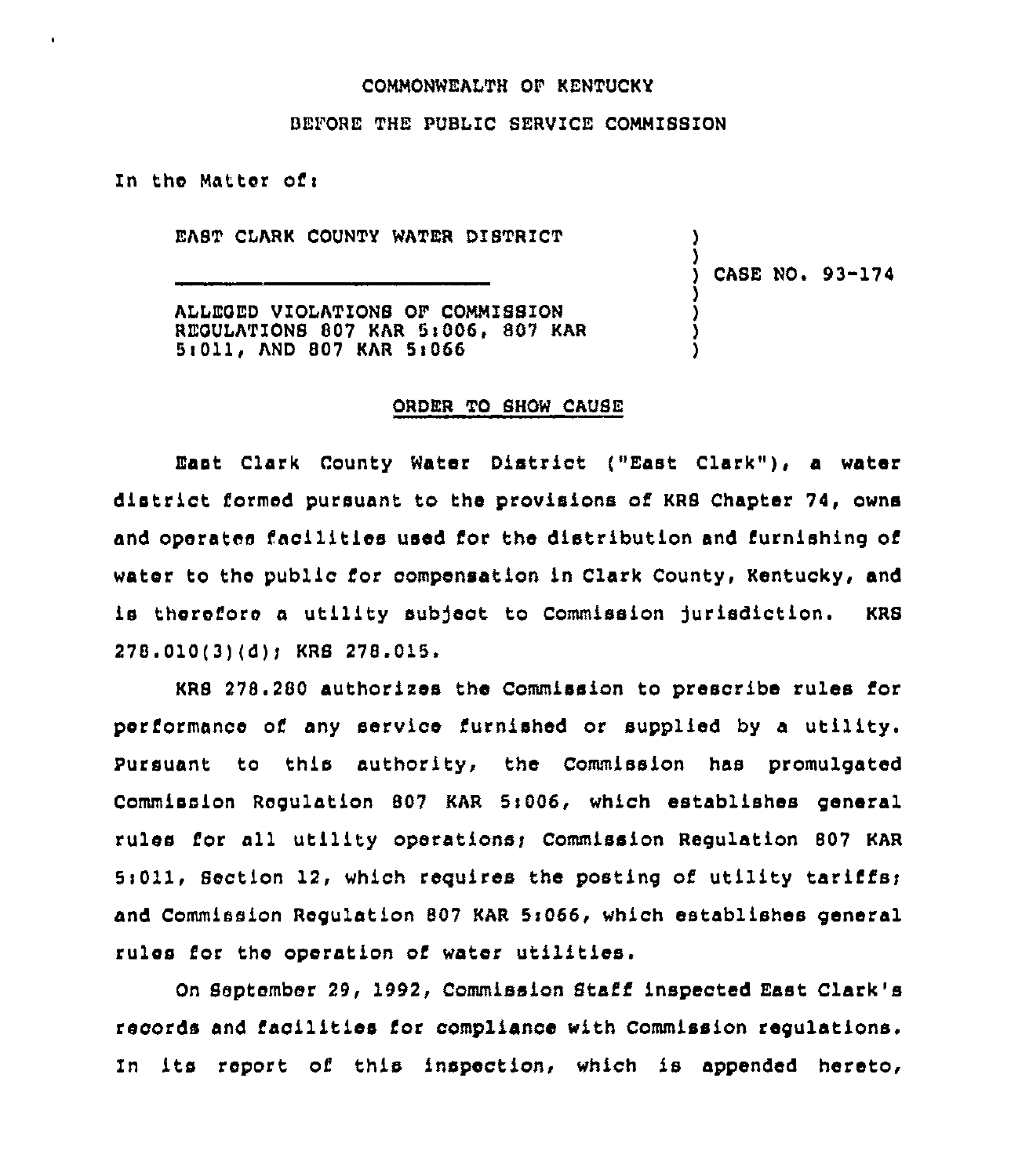Commission Staff listed four instances where the utility failed to comply with Commission regulations.

 $\bullet$ 

Having reviewed the report of this inspection and being otherwise sufficiently advised, the Commission finds that a prima facie showing has been made that East Clark is in violation of Commission Regulations 807 KAR 5:006, 807 KAR 5:011, and 807 KAR 5>066.

The Commission, on its own motion, HEREBY ORDERS thati

l. East Clark shall appear before the Commission on July 15, 1993, at 10t00 a.m., Eastern Daylight Time, in Hearing Room 1 of the Commission's offices at 730 Schenkel Lane, Frankfort, Kentucky, for the purpose of presenting evidence concerning the alleged violations of Commission Regulations 807 KAR 5:006, 807 KAR 5:011, and <sup>807</sup> KAR 5i066, and of showing cause why it should not be subject to the penalties prescribed in KRS 278.990(1) for these alleged violations.

2. East Clark shall submit to the Commission, within 20 days of the date of this Order, a written response to the allegations contained herein and to the contents of the Inspection Report.

3. The Utility Inspection Report of October 1, 1992, which is appended hereto, is made part of the record of this proceeding.

4. Any motion reguesting an informal conference with Commission Staff to consider the simplification of issues or any other matters which may aid in the handling or disposition of this proceeding shall be filed with the Commission no later than 20 days from the date of this Order.

$$
-2 -
$$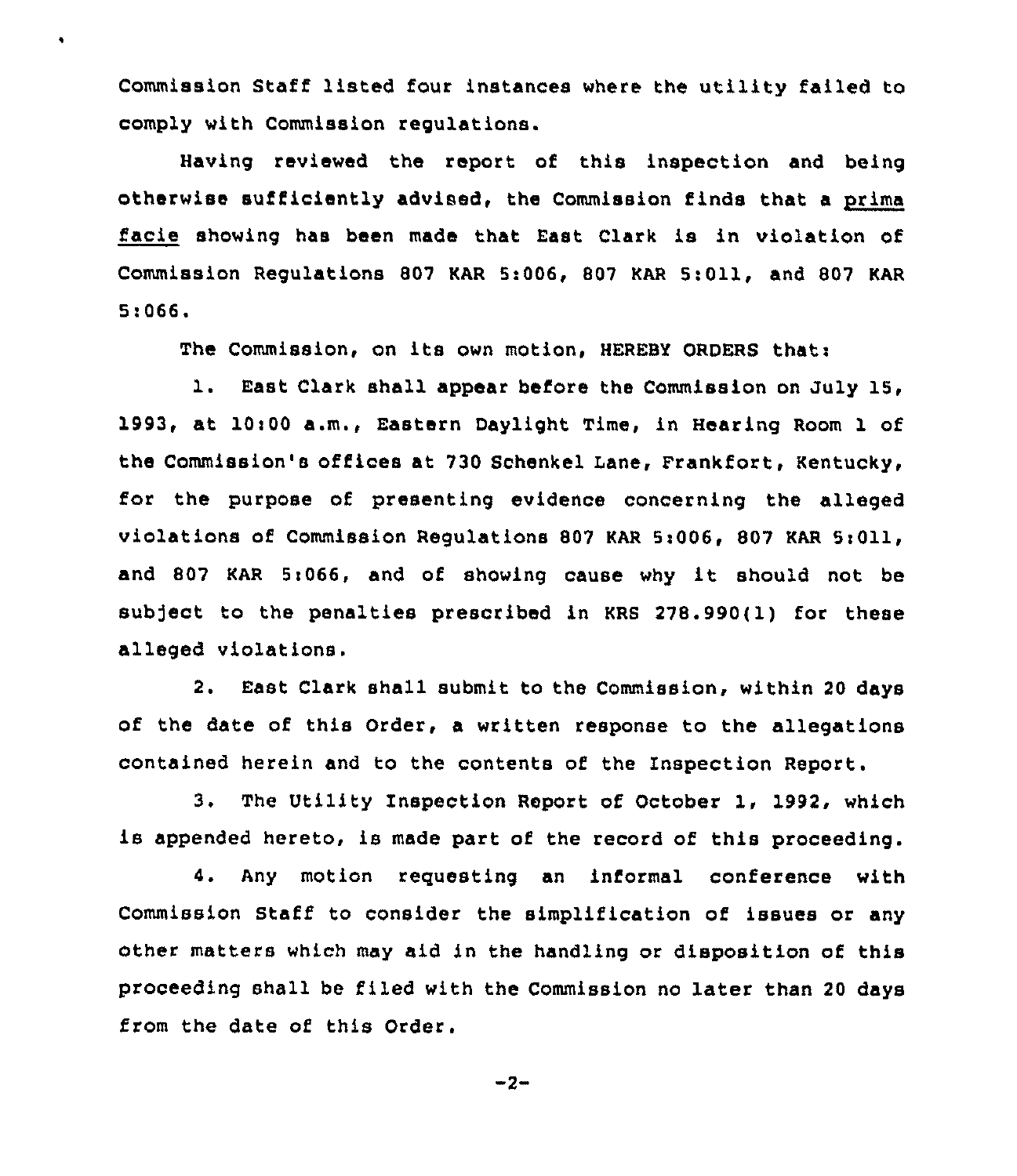Done at Frankfort, Kentucky, this 11th day of Nay, 1993.

PUBLIC SERVICE COMMISSION

 $\frac{1}{2}$  fm  $\epsilon$ Chairman

hoi

Vice Chairman

 $\sqrt{\frac{1}{2}}$  $\overline{\mathtt{Commi}}$ 

ATTEST:  $\overline{\phantom{0}}$ 

Executive Director